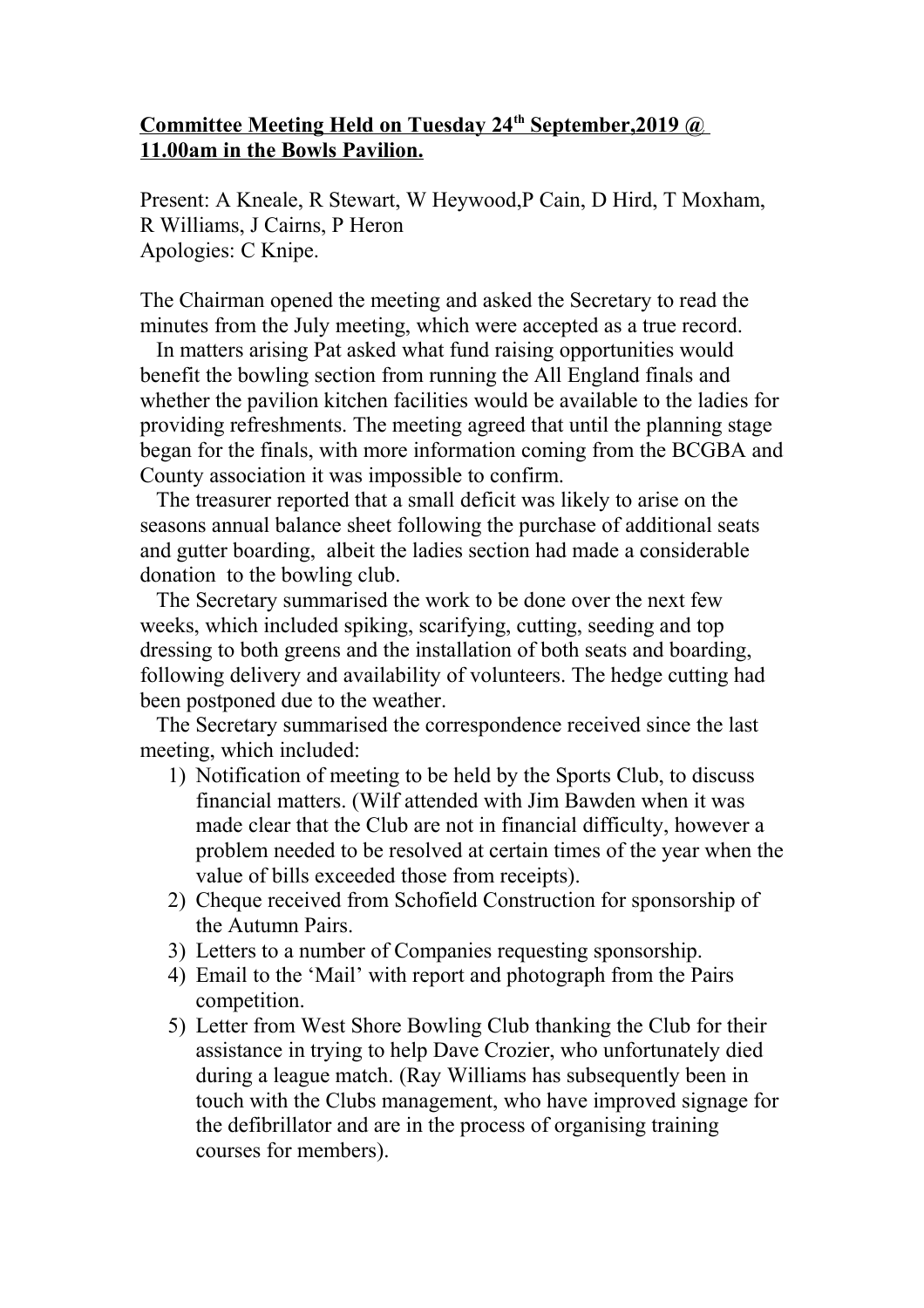6) Email to the Secretary of the Furness league, confirming Grand Master and Playoff representatives.

The Delegate reported from recent league meetings as follows:

 $F\&DBL - a$ ) £250 donation made to Ken Howarth to cover his County and BCGBA travel expenses.

b) League to run KO Cup competition next season.

c) Glaxo to hold the 1<sup>st</sup> division playoffs, King Alfred – div 2 and Kirby – div 3. Glaxo have also advertised 'Defibrillator' course for anyone interested.

d) Proposal to be put forward at AGM around 5.00pm start times for league matches commencing 1<sup>st</sup> September.

e) AGM to be held at the Coop on Thursday 24th October at 7.00pm. (Dave and Tonie to attend)

 $U\&DBL - a$ ) Red River had won the KO Cup.

b) The Ulv Cons v Post Office game had still to be re-arranged from the 2<sup>nd</sup> scheduled fixture of the season.

c) AGM to be held at Lindal on Wednesday  $6<sup>th</sup>$  November at 7.45pm. (Dave and Bob to attend).

 The Competition Secretary confirmed that a profit had been made from both the Marklew Mem'l Trophy (63 entries) and the 'Autumn' Pairs (40 pairs).

Wilf volunteered to attend the County meeting scheduled for Monday  $14<sup>th</sup>$ October, when the topic of next years All England finals would be discussed. (Ken Howarth and Andy Woods would be invited to attend our next committee meeting to discuss the path forward).

The meeting agreed to the following dates:

AGM – Friday  $25<sup>th</sup>$  October in the bowls pavilion at 7.00pm.

Presentation night – Friday  $6<sup>th</sup>$  December in the bar from 7.00pm.

In AOB the following points were raised:

(PC) Sports Club membership fees – could anything be done to attract younger bowlers to the club.

(RW) Had challenged dog owners recently for bringing them into the Club grounds.

(PC) Raised proposal made by Seniors, on the availability of greens to non bowling team members. A proposal was made that the current rule was maintained – this was agreed.

(WH) Asked if prize money from the Seniors League had been received. Noone was aware of anything being presented at the playoffs.

 Tonie was to ask if the 'sections' were helping to resolve the Club's cash flow problems at their next 'sections' meeting. He was also going to advise the meeting of the planned installation of more plastic seating; the forthcoming 'County' bowls meeting at which the All England Finals